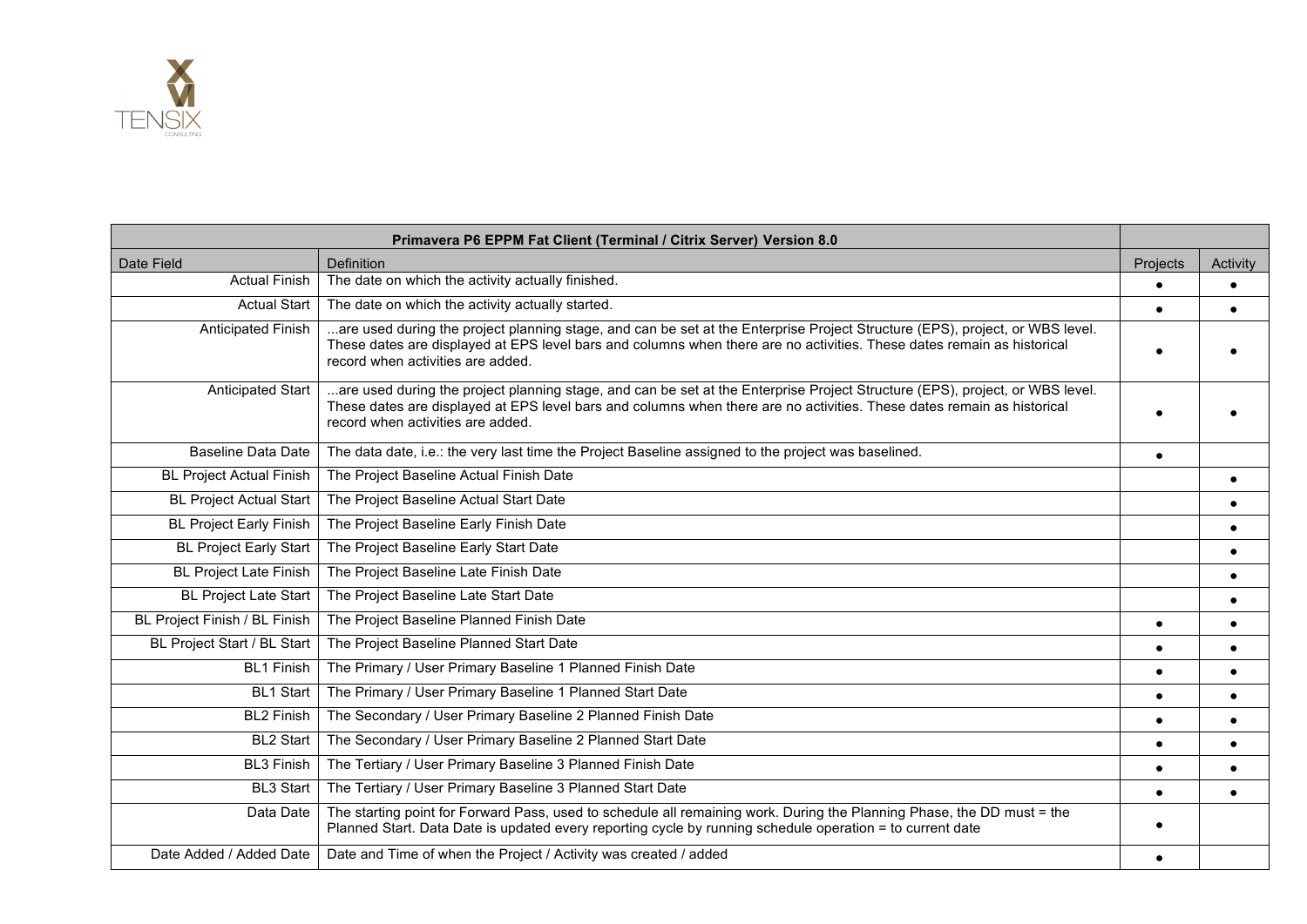

| Primavera P6 EPPM Fat Client (Terminal / Citrix Server) Version 8.0 |                                                                                                                                                                                                                                                                                                                                                                                                                                                                                                                                                                                                                                                                                |                 |                 |
|---------------------------------------------------------------------|--------------------------------------------------------------------------------------------------------------------------------------------------------------------------------------------------------------------------------------------------------------------------------------------------------------------------------------------------------------------------------------------------------------------------------------------------------------------------------------------------------------------------------------------------------------------------------------------------------------------------------------------------------------------------------|-----------------|-----------------|
| Date Field                                                          | Definition                                                                                                                                                                                                                                                                                                                                                                                                                                                                                                                                                                                                                                                                     | <b>Projects</b> | <b>Activity</b> |
| Date Checked Out                                                    | The date and time a user (P6 FAT Client only) checked out the project, therefore cannot be edited by any other than Admin                                                                                                                                                                                                                                                                                                                                                                                                                                                                                                                                                      |                 |                 |
| Early Finish                                                        | The earliest possible date the activity can finish. This date is calculated by the project scheduler based on activity<br>relationships, schedule constraints, and resource availability.                                                                                                                                                                                                                                                                                                                                                                                                                                                                                      |                 |                 |
| Early Start                                                         | The earliest possible date the remaining work for the activity can begin. This date is calculated by the project scheduler based<br>on activity relationships, schedule constraints, and resource availability.                                                                                                                                                                                                                                                                                                                                                                                                                                                                |                 |                 |
| <b>Expected Finish</b>                                              | The date the activity is expected to finish. Typically, this date is entered in the Timesheets module by the primary resource.<br>When scheduling your projects, you may choose to use or ignore the Expected Finish dates.                                                                                                                                                                                                                                                                                                                                                                                                                                                    |                 |                 |
| <b>External Early Start</b>                                         | For an activity with an external relationship, the date the external relationship was scheduled to finish. This date may be used<br>to calculate the start date of the current activity during scheduling. This field is populated on import when an external<br>relationship is lost.                                                                                                                                                                                                                                                                                                                                                                                         |                 |                 |
| External Late Finish                                                | For an activity with an external relationship, the late start date of the lost external relationship. This date may be used to<br>calculate the finish date of the current activity during scheduling. This field is populated on import when a successor<br>relationship is lost.                                                                                                                                                                                                                                                                                                                                                                                             |                 |                 |
| Finish                                                              | The current finish date of the activity. Set to the activity planned finish date while the activity is not started, the remaining finish<br>date while the activity is in progress, and the actual finish date once the activity is completed. An 'A' after the Finish value<br>indicates that it is the Actual Finish; an "" indicates that a Finish constraint is applied to the activity.                                                                                                                                                                                                                                                                                   |                 |                 |
| <b>Forecast Finish Date</b>                                         | An alternate finish date to be optionally used by the scheduler, which is set by the user by dragging the project bar in the Gantt<br>Chart around while manually levelling the resource profile. In My Preferences page, the user can choose to view remaining<br>units for a resourced based on the forecast dates or the remaining dates.                                                                                                                                                                                                                                                                                                                                   |                 |                 |
| <b>Forecast Start Date</b>                                          | An alternate start date to be optionally used by the scheduler, which is set by the user by dragging the project bar in the Gantt<br>Chart around while manually levelling the resource profile. In My Preferences page, the user can choose to view remaining<br>units for a resourced based on the forecast dates or the remaining dates.                                                                                                                                                                                                                                                                                                                                    |                 |                 |
| Last Apply Actuals Date                                             | The date the last time the Apply Actuals was run. After progress is recorded by approving timesheets, entering actual data, or<br>setting the Auto Compute Actuals option, you can run the Apply Actuals feature to update the schedule. The Apply Actuals<br>feature runs as a service and schedules activities with progress and/or activities that have the Auto Compute Actuals option<br>set. When you run Apply Actuals, you can move the data date. P6 schedules activities only within the specified time period<br>(between the current data date and new data date) and calculates progress for those activities that are set to automatically<br>calculate actuals. |                 |                 |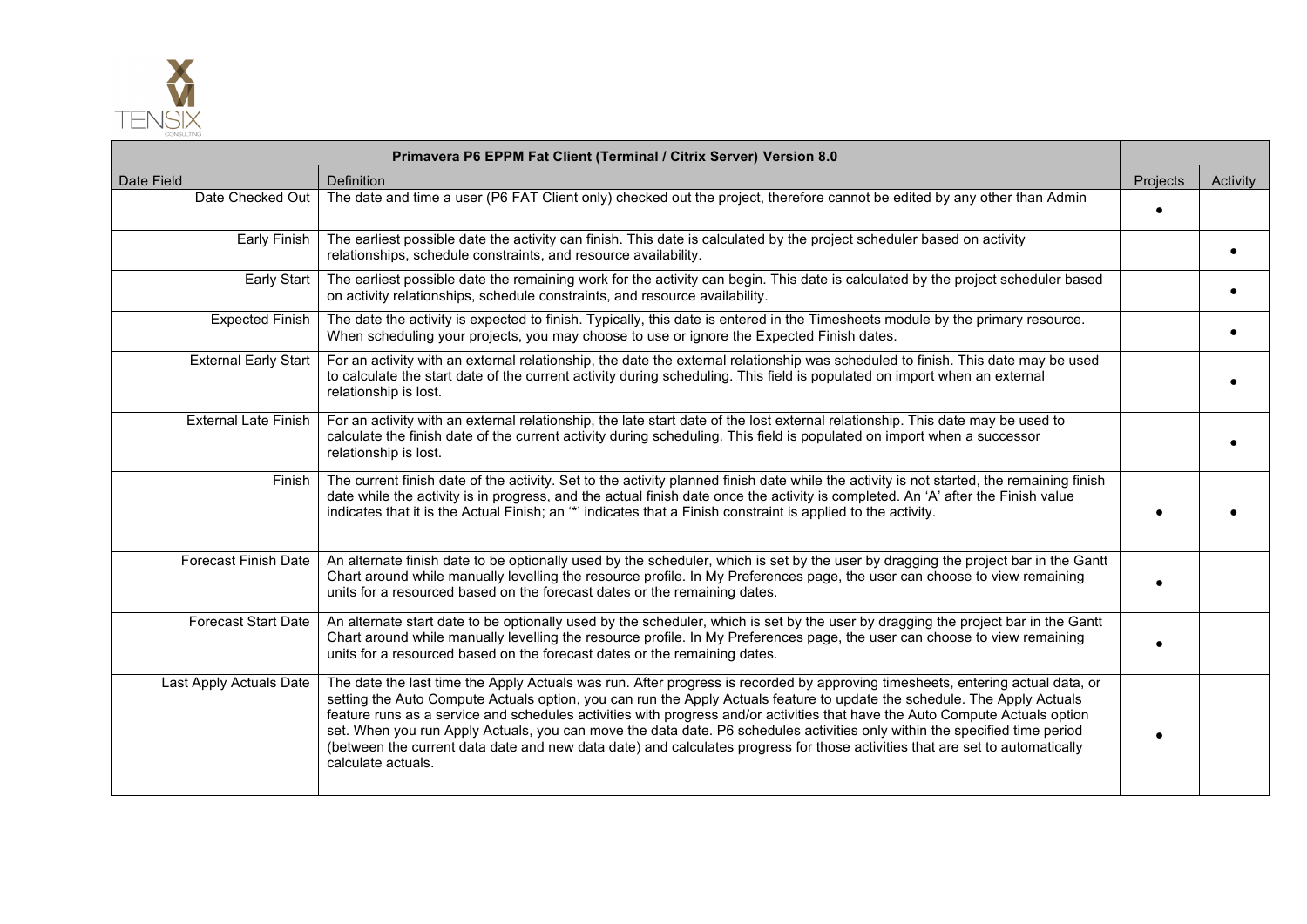

|                                | Primavera P6 EPPM Fat Client (Terminal / Citrix Server) Version 8.0                                                                                                                                                                                                                                                                                                                                                                                                                                                                                                                                                                                                                                                                                                                                                                                                                                                                                                                                                                                                                                                                                                                                                                                                                                                                                                                                                                                                                                                                          |          |          |
|--------------------------------|----------------------------------------------------------------------------------------------------------------------------------------------------------------------------------------------------------------------------------------------------------------------------------------------------------------------------------------------------------------------------------------------------------------------------------------------------------------------------------------------------------------------------------------------------------------------------------------------------------------------------------------------------------------------------------------------------------------------------------------------------------------------------------------------------------------------------------------------------------------------------------------------------------------------------------------------------------------------------------------------------------------------------------------------------------------------------------------------------------------------------------------------------------------------------------------------------------------------------------------------------------------------------------------------------------------------------------------------------------------------------------------------------------------------------------------------------------------------------------------------------------------------------------------------|----------|----------|
| Date Field                     | Definition                                                                                                                                                                                                                                                                                                                                                                                                                                                                                                                                                                                                                                                                                                                                                                                                                                                                                                                                                                                                                                                                                                                                                                                                                                                                                                                                                                                                                                                                                                                                   | Projects | Activity |
| <b>Last Summarized Date</b>    | The last time a project was summarized. Many features in P6 and P6 Professional use summary enterprise or project data<br>calculations spanning multiple records and therefore rely on the creation of up-to-the-minute summarized data. When you think<br>of summary data, think of math sums: totals and subtotals. You already have all the project data, you just want it added up and<br>presented to you so you can easily evaluate it.<br>To ensure that enterprise records are current, you need to summarize projects. Summarization performs the series of<br>calculations that update records with any new information that has been entered since the last update. Summary data tables<br>temporarily store and share the data.<br>The summarizer is responsible for generating the following data:<br>1) Project and WBS-level summary data including subtotals for each month, week, and financial period<br>2) Resource and role summary data including subtotals for each WBS, month, week, and financial period<br>3) Enterprise-level summary data including project and resource subtotals for each EPS element<br>Summarizer services update project records for the selected projects. Example: You want to see resource assignments<br>spanning multiple resources and break out the subtotals by project and WBS. By summarizing the selected projects, the<br>database performs the calculations necessary to display subtotals for all cost and unit fields by resource, by project, by WBS,<br>and by time period. |          |          |
| <b>Last Modified Date</b>      | The last date and time the activity was edited                                                                                                                                                                                                                                                                                                                                                                                                                                                                                                                                                                                                                                                                                                                                                                                                                                                                                                                                                                                                                                                                                                                                                                                                                                                                                                                                                                                                                                                                                               |          |          |
| Late Finish                    | The latest possible date the activity must finish without delaying the project finish date. This date is calculated by the project<br>scheduler based on activity relationships, schedule constraints, and resource availability.                                                                                                                                                                                                                                                                                                                                                                                                                                                                                                                                                                                                                                                                                                                                                                                                                                                                                                                                                                                                                                                                                                                                                                                                                                                                                                            |          |          |
| Late Start                     | The latest possible date the remaining work for the activity must begin without delaying the project finish date. This date is<br>calculated by the project scheduler based on activity relationships, schedule constraints, and resource availability.                                                                                                                                                                                                                                                                                                                                                                                                                                                                                                                                                                                                                                                                                                                                                                                                                                                                                                                                                                                                                                                                                                                                                                                                                                                                                      |          |          |
| Must Finish By                 | Is used to identify when the project must be completed by, irrespective of network logic. It is used as a stating point for<br>Backward Pass thus identifies all Late Dates, which in turn establishes Total Float Value for the project. Is also known as a<br>Project Level Constraint.                                                                                                                                                                                                                                                                                                                                                                                                                                                                                                                                                                                                                                                                                                                                                                                                                                                                                                                                                                                                                                                                                                                                                                                                                                                    |          |          |
| <b>Planned Finish</b>          | The date the activity is scheduled to finish. This date is set equal to the early finish date by the project scheduler but can be<br>updated manually by the user. This date is not changed by the project scheduler once you apply an Actual Finish date.                                                                                                                                                                                                                                                                                                                                                                                                                                                                                                                                                                                                                                                                                                                                                                                                                                                                                                                                                                                                                                                                                                                                                                                                                                                                                   |          |          |
| <b>Planned Start</b>           | The date the activity is scheduled to begin. This date is set equal to the early start date by the project scheduler but can be<br>updated manually by the project manager. This date is not changed by the project scheduler once you apply an Actual Start<br>date.                                                                                                                                                                                                                                                                                                                                                                                                                                                                                                                                                                                                                                                                                                                                                                                                                                                                                                                                                                                                                                                                                                                                                                                                                                                                        |          |          |
| <b>Primary Constraint Date</b> | The selected Primary constraint for the activity. The date for which the project or activity's constraint applies. Depending on the<br>constraint type, this date could be a start or finish date. For example, for a Finish On constraint, the constraint date is the date<br>on which the activity must finish. Constraints are recognized real-world restrictions that affect project performance. Any factor<br>that potentially delays when an activity can be scheduled is a constraint. The most typical constraints are date restrictions.<br>Constraints can apply to the entire project or only to individual activities and can even reflect external project requirements that<br>cannot be built into the network logic. Some examples of constraints are: must finish by (project-level constraint) and start on<br>or after (activity-level constraint). If the activity does not have a constraint, this field will be empty.                                                                                                                                                                                                                                                                                                                                                                                                                                                                                                                                                                                                |          |          |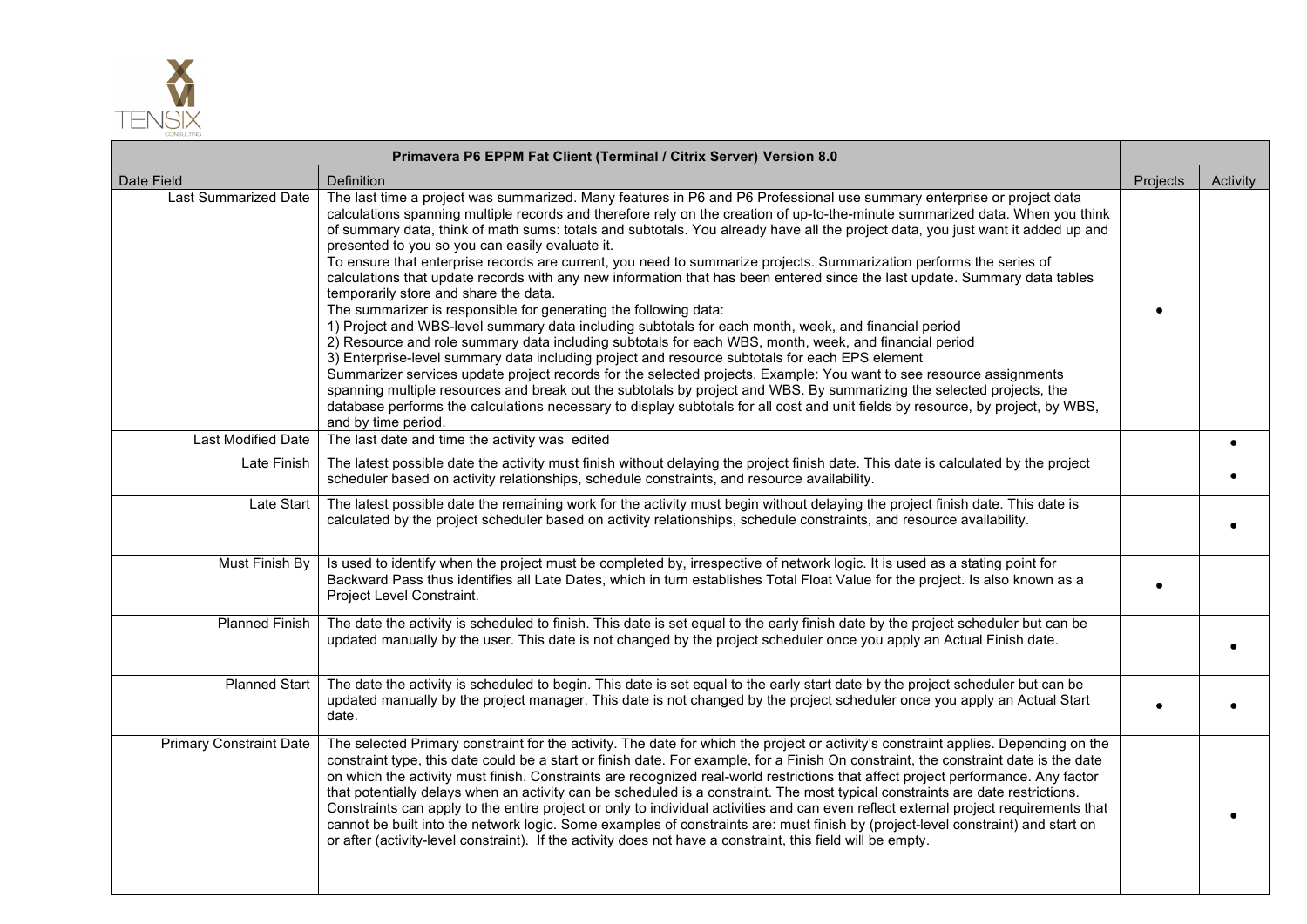

| Primavera P6 EPPM Fat Client (Terminal / Citrix Server) Version 8.0 |                                                                                                                                                                                                                                                                                                                                                                                                                                                                                                                                                                                                                                                                                                                                                                                                                                                                                                                                                 |          |          |
|---------------------------------------------------------------------|-------------------------------------------------------------------------------------------------------------------------------------------------------------------------------------------------------------------------------------------------------------------------------------------------------------------------------------------------------------------------------------------------------------------------------------------------------------------------------------------------------------------------------------------------------------------------------------------------------------------------------------------------------------------------------------------------------------------------------------------------------------------------------------------------------------------------------------------------------------------------------------------------------------------------------------------------|----------|----------|
| Date Field                                                          | Definition                                                                                                                                                                                                                                                                                                                                                                                                                                                                                                                                                                                                                                                                                                                                                                                                                                                                                                                                      | Projects | Activity |
| <b>Project Forecast Start</b>                                       | An alternate finish start to be optionally used by the scheduler, which is set by the user by dragging the project bar in the Gantt<br>Chart around while manually levelling the resource profile. In My Preferences page, the user can choose to view remaining<br>units for a resourced based on the forecast dates or the remaining dates.                                                                                                                                                                                                                                                                                                                                                                                                                                                                                                                                                                                                   |          |          |
| Remaining Early Finish                                              | Please see Remaining Early Start - Remaining early finish will be calculated by adding the remaining duration to remaining<br>early start. The user can manually adjust the remaining early finish but this will adjust the remaining duration without warning<br>the user. User can't enter a remaining finish that is earlier than remaining early start                                                                                                                                                                                                                                                                                                                                                                                                                                                                                                                                                                                      |          |          |
| <b>Remaining Early Start</b>                                        | Remaining early start date is basically the earliest date the activity in-progress can start or continue after the data date. If there<br>is no out-of-sequence progress or no resource leveling then the remaining early start should be the data date (or the earliest<br>date after that for that activity's calendar).                                                                                                                                                                                                                                                                                                                                                                                                                                                                                                                                                                                                                      |          |          |
| Remaining Late Finish                                               | Please see Remaining Late Start - Remaining late finish will be calculated by adding the remaining duration to remaining late<br>start.                                                                                                                                                                                                                                                                                                                                                                                                                                                                                                                                                                                                                                                                                                                                                                                                         |          |          |
| Remaining Late Start                                                | Remaining Late start date is basically the latest date the activity in-progress can start or continue after the data date. If there is<br>no out-of-sequence progress or no resource leveling then the remaining Late start should be the data date (or the latest date<br>after that for that activity's calendar).                                                                                                                                                                                                                                                                                                                                                                                                                                                                                                                                                                                                                            |          |          |
| Resume Date                                                         | The date on which an activity's progress was, or is planned to be, resumed.<br>When updating progress for a project, you might need to record that the work on a particular activity has been suspended or<br>resumed after a period of inactivity. For example, an activity might be suspended or resumed due to a plant shutdown. To<br>record this, you must enter suspend and resume dates. The suspend date is the date on which an activity's progress has, or is<br>planned to be, stopped. The resume date is the date progress on an activity begins again. When you indicate a suspend or<br>resume date, work for the activity is considered to be suspended or resumed at the beginning of the specified day.                                                                                                                                                                                                                       |          |          |
| Schedule Finish                                                     | Scheduled Finish is the latest early finish date based on the most recent schedule generated for the project. It is based on<br>activity durations, relationships, constraints, and other project data.                                                                                                                                                                                                                                                                                                                                                                                                                                                                                                                                                                                                                                                                                                                                         |          |          |
| <b>Secondary Constraint Date</b>                                    | The selected Secondary constraint for the activity. The date for which the project or activity's constraint applies. Depending on<br>the constraint type, this date could be a start or finish date. For example, for a Finish On constraint, the constraint date is the<br>date on which the activity must finish. Constraints are recognized real-world restrictions that affect project performance. Any<br>factor that potentially delays when an activity can be scheduled is a constraint. The most typical constraints are date<br>restrictions. Constraints can apply to the entire project or only to individual activities and can even reflect external project<br>requirements that cannot be built into the network logic. Some examples of constraints are: must finish by (project-level<br>constraint) and start on or after (activity-level constraint). If the activity does not have a constraint, this field will be empty. |          |          |
| Start                                                               | The current start date of the activity. Set to the remaining start date until the activity is started, then set to the actual start date.<br>An 'A' after the Start value indicates that it is the Actual Start; an "*' indicates that a Start constraint is applied to the activity.                                                                                                                                                                                                                                                                                                                                                                                                                                                                                                                                                                                                                                                           |          |          |